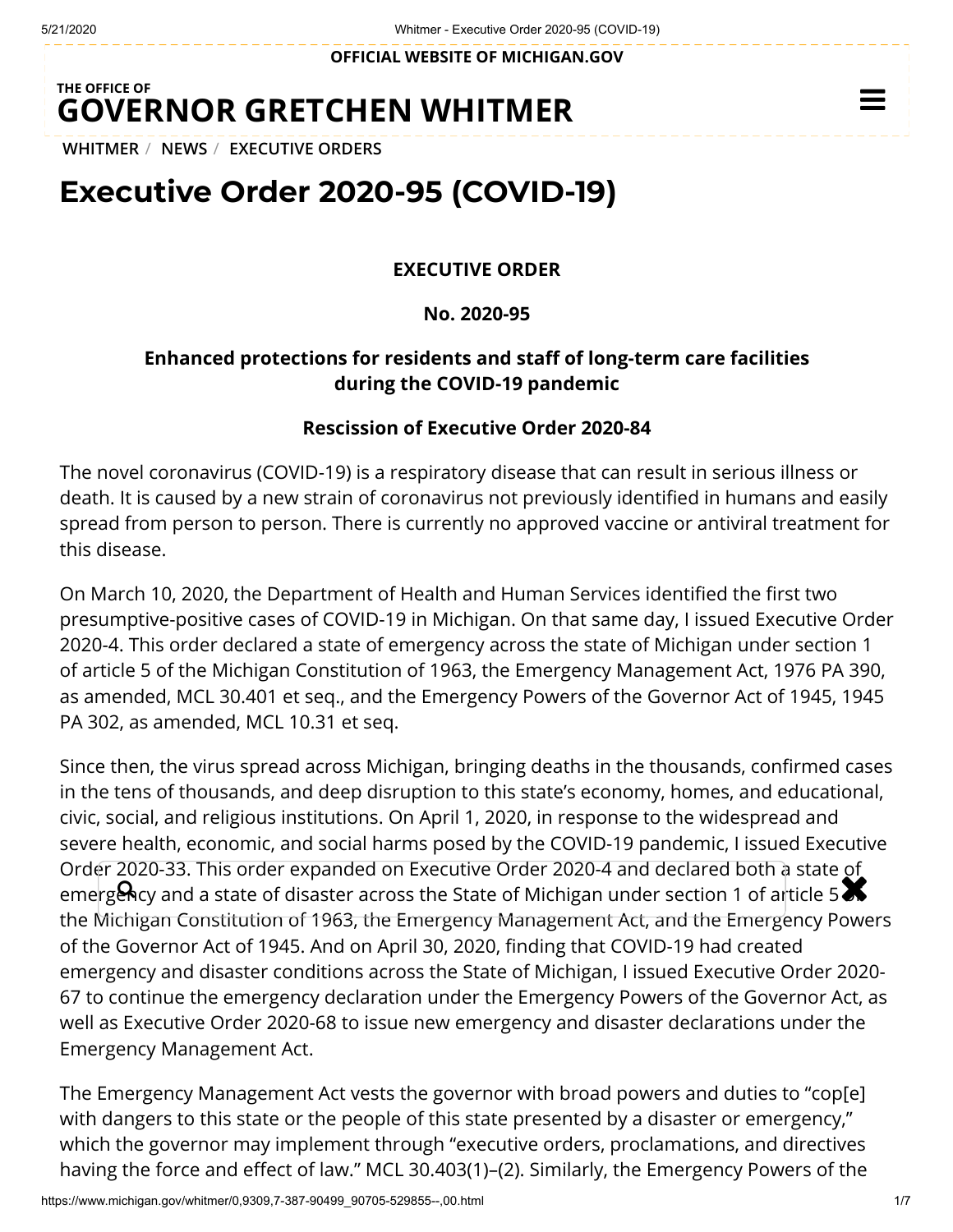Governor Act of 1945 provides that, after declaring a state of emergency, "the governor may promulgate reasonable orders, rules, and regulations as he or she considers necessary to protect life and property or to bring the emergency situation within the affected area under control." MCL 10.31(1).

The COVID-19 pandemic poses a particularly dire threat to the health and safety of both residents and employees of long-term care facilities. To mitigate the spread of COVID-19, protect the public health, and provide essential protections to vulnerable Michiganders, it is crucial to limit in-person contact as much as possible and, for those in-person services and interactions that must occur, to engage in social distancing and other mitigation practices. For the residents of long-term care facilities to receive the care they need, however, the residents and staff of the facilities must share close quarters and interact in person regularly, and limitations on access to personal protective equipment only make it more difficult for these inperson interactions to be carried out safely. Due to the nature of the care provided in long-term care facilities and the vulnerable status of their residents, the risk of harm posed by a single positive case of COVID-19 to the entire facility—residents and staff—is inordinately high. As a result, it is reasonable and necessary to afford limited and temporary relief from certain rules and procedures so as to provide enhanced protections for residents and employees of longterm care facilities during this unprecedented crisis.

Executive Order 2020-50 provided this limited and temporary relief. Executive Order 2020-84 extended the duration of that relief. This order provides additional protections and further extends the duration of that relief, because it remains necessary to suppress the spread of COVID-19 and protect the public health and safety of this state and its residents.

Acting under the Michigan Constitution of 1963 and Michigan law, I order the following:

#### I. **Protections for residents of long-term care facilities**

- 1. Notwithstanding any statute, rule, regulation, or policy to the contrary, a long-term care facility must not effectuate an eviction or involuntary discharge against a resident for nonpayment, nor deny a resident access to the facility, except as otherwise provided in this order.
- 2. **A long-term care facility must not prohibit admission or readmission of a resident based on COVID-19 testing requirements or results in a manner that is i** based on COVID-19 testing requirements or results in a manner that is **the Department of**  $\bullet$ **Health and Human Services ("DHHS")**.
	- 3. **The following apply to a resident that voluntarily obtained housing outside of a long-term care facility such as by moving in with a family member (but not to a resident who was hospitalized) during any state of emergency or state of disaster arising out of the COVID-19 pandemic:**
		- a. The resident does not forfeit any right to return that would have been available to the resident under state or federal law had they been hospitalized or placed on therapeutic leave. Nothing in this section affects the rights of a resident who was hospitalized or placed on therapeutic leave.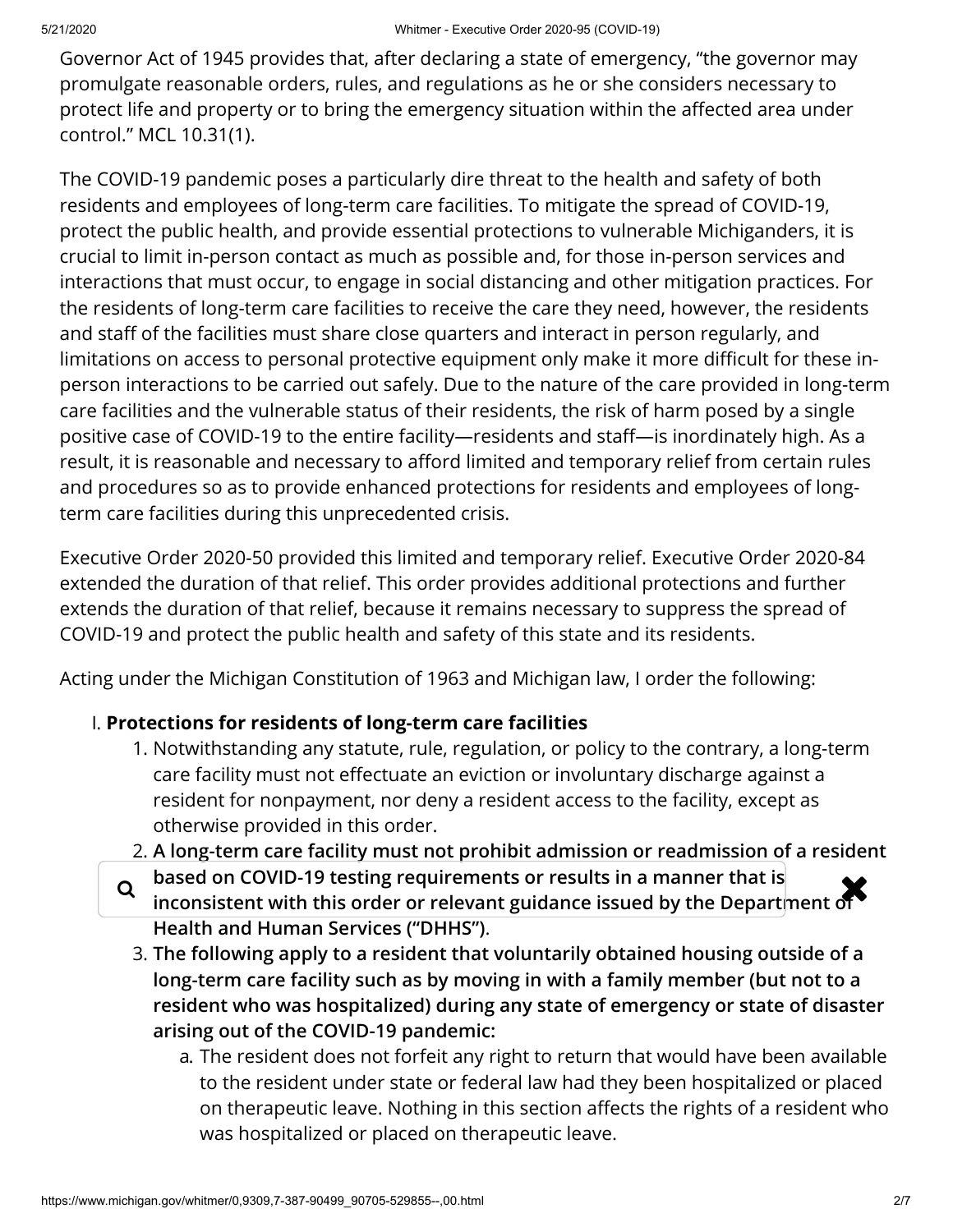- b. Except as provided in subsection (c), as soon as capacity allows, the long-term care facility of origin must accept the return of the resident, provided it can meet the medical needs of the resident, and there are no statutory grounds to refuse the return.
- c. Prior to accepting the return of such a resident, the long-term care facility must undertake screening precautions that are consistent with relevant DHHS guidance when receiving the returning resident. A facility must not accept the return of a COVID-19-positive resident if the facility does not have a dedicated unit or regional hub meeting the requirements of this order.
- 4. Nothing in this order abrogates the obligation to pay or right to receive payment due under an admission contract between a resident and a long-term care facility.
- 5. All long-term care facilities must use best efforts to facilitate the use of telemedicine in the care provided to their residents, including, but not limited to, for regular doctors' visits, telepsychology, counseling, social work and other behavioral health visits, and physical and occupational therapy.

## II. **Protections for employees and residents of long-term care facilities**

- 1. It is the public policy of this state that employees of long-term care facilities or regional hubs who test positive for COVID-19 or who display one or more of the principal symptoms of COVID-19 should remain in their homes or places of residence, as provided in section 2 of Executive Order 2020-36 or any order that may follow from it, and that their employers shall not discharge, discipline, or otherwise retaliate against them for doing so, as provided in section 1 of Executive Order 2020- 36 or any order that may follow from it.
- 2. Long-term care facilities must:
	- a. Cancel all communal dining and all internal and external group activities;
	- b. Take all necessary precautions to ensure the adequate disinfecting and cleaning of facilities, in accordance with relevant guidance from the Centers for Disease Control and Prevention ("CDC");
	- c. Use best efforts to provide appropriate personal protective equipment ("appropriate PPE") and hand sanitizer to all employees that interact with residents;
	- d. As soon as reasonably possible, but no later than 12 hours after identification,
- q inform employees of the presence of a COVID-19-affected resident;<br>a Notify employees of any changes in CDC recommendations related to COV
	- e. **Notify employees of any changes in CDC recommendations related to COVID-19;**
	- f. Keep accurate and current data regarding the quantity of each type of appropriate PPE available onsite, and report such data to EMResource upon DHHS's request or in a manner consistent with DHHS guidance; and
	- g. Report to DHHS all presumed positive COVID-19 cases in the facility together with any additional data required under DHHS guidance.

## III. Procedures related to transfers and discharges of COVID-19-affected residents

1. A long-term care facility must report the presence of a COVID-19-affected resident to their local health department within 24 hours of identification.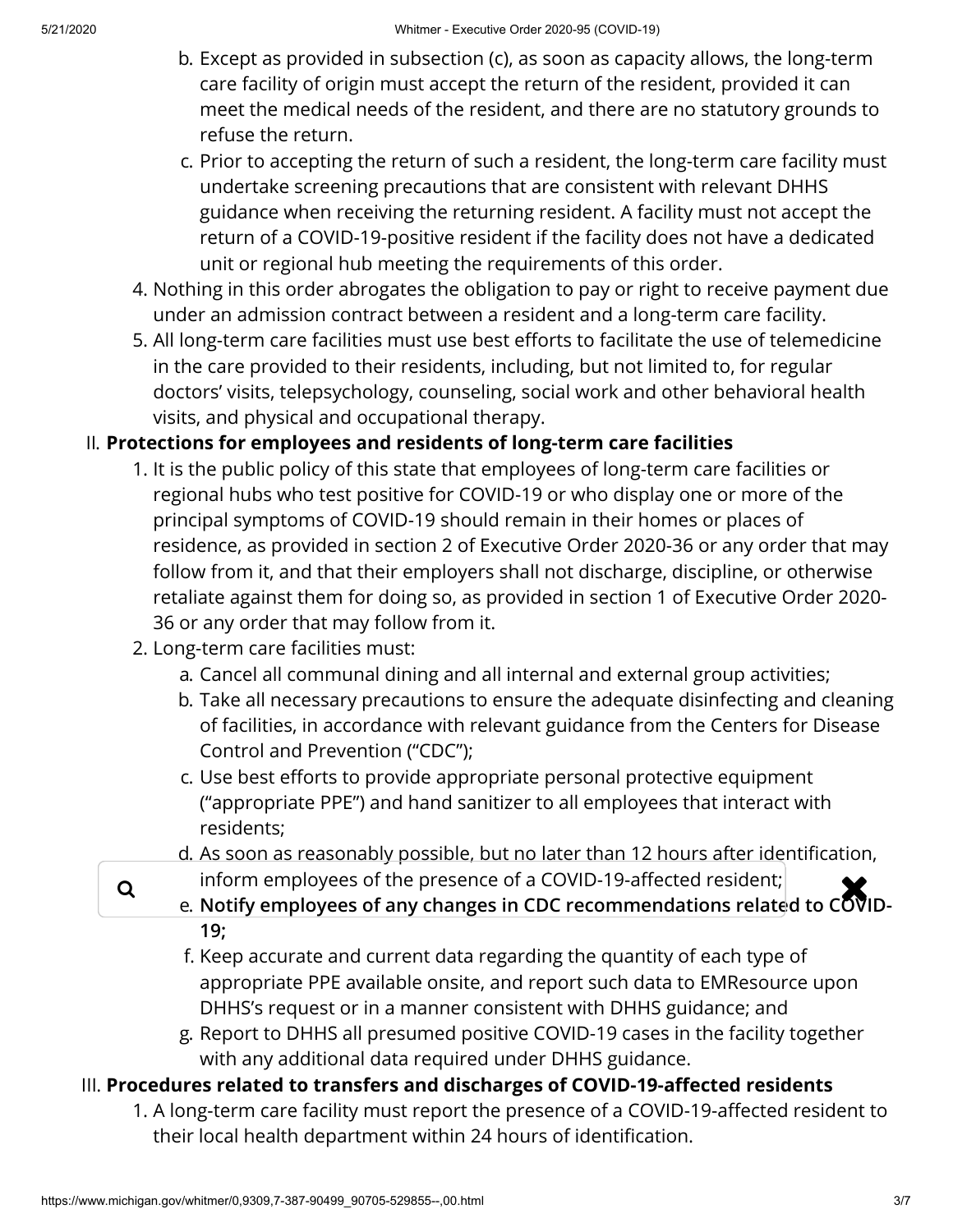- 2. Except as otherwise provided by an advance directive, a long-term care facility must transfer a COVID-19-affected resident who is medically unstable to a hospital for evaluation.
- 3. A nursing home must make all reasonable efforts to create a unit dedicated to the care and isolation of COVID-19-affected residents ("dedicated unit").
	- a. A nursing home with a dedicated unit must provide appropriate PPE to directcare employees who staff the dedicated unit.
	- b. A nursing home provider that operates multiple facilities may create a dedicated unit by designating a facility for such a purpose.
	- c. A nursing home must not create or maintain a dedicated unit unless it can implement effective and reliable infection control procedures.
- 4. A long-term care facility must adhere to the following protocol with respect to a COVID-19-affected resident who is medically stable:
	- a. **If the long-term care facility has a dedicated unit, the facility must transfer** the COVID-19-affected resident to its dedicated unit.
	- b. If the long-term care facility does not have a dedicated unit, it must attempt to transfer the COVID-19-affected resident to a regional hub, an alternate care facility with physical and operational capacity to care for the resident, or an available swing bed at a hospital.
	- c. If a transfer under subsection (b) of this section is not possible, the long-term care facility must attempt to send the resident to a hospital within the state that has available bed capacity.
- 5. Once a long-term care facility resident who has been hospitalized due to onset of one or more of the principal symptoms of COVID-19 becomes medically stable, the hospital must conduct testing consistent with best practices identified by the CDC prior to discharge. Discharge may be made to any of the following: a regional hub, the facility where the resident resided prior to hospitalization, an alternate care facility with physical and operational capacity to care for the resident, or an available swing bed.
- 6. Discharge destinations should be determined consistent with CDC and DHHS guidelines. Decisionmakers should consider patient safety, the safety of the residents of any destination facility, the wishes of the patient and patient's family, and any
- guidance or recommendations from the local health department. However, a **the set of the set of the set of the set of the set of the set of the set of the set of the resident** resident may only be discharged to a facility capable of safely isolating the resident, consistent with any applicable CDC and DHHS guidelines.
	- 7. Until an acceptable discharge destination is identified, the individual must remain in the care of the hospital where they reside.
	- 8. For any transfer or discharge of a resident, the transferring or discharging entity must ensure that the resident's advance directive accompanies the resident and must disclose the existence of any advance directive to medical control at the time medical control assistance is requested.
	- 9. **A long-term care facility that transfers or discharges a resident in accordance with this order must notify the resident and the resident's representative (if reachable) of the transfer or discharge within 24 hours.**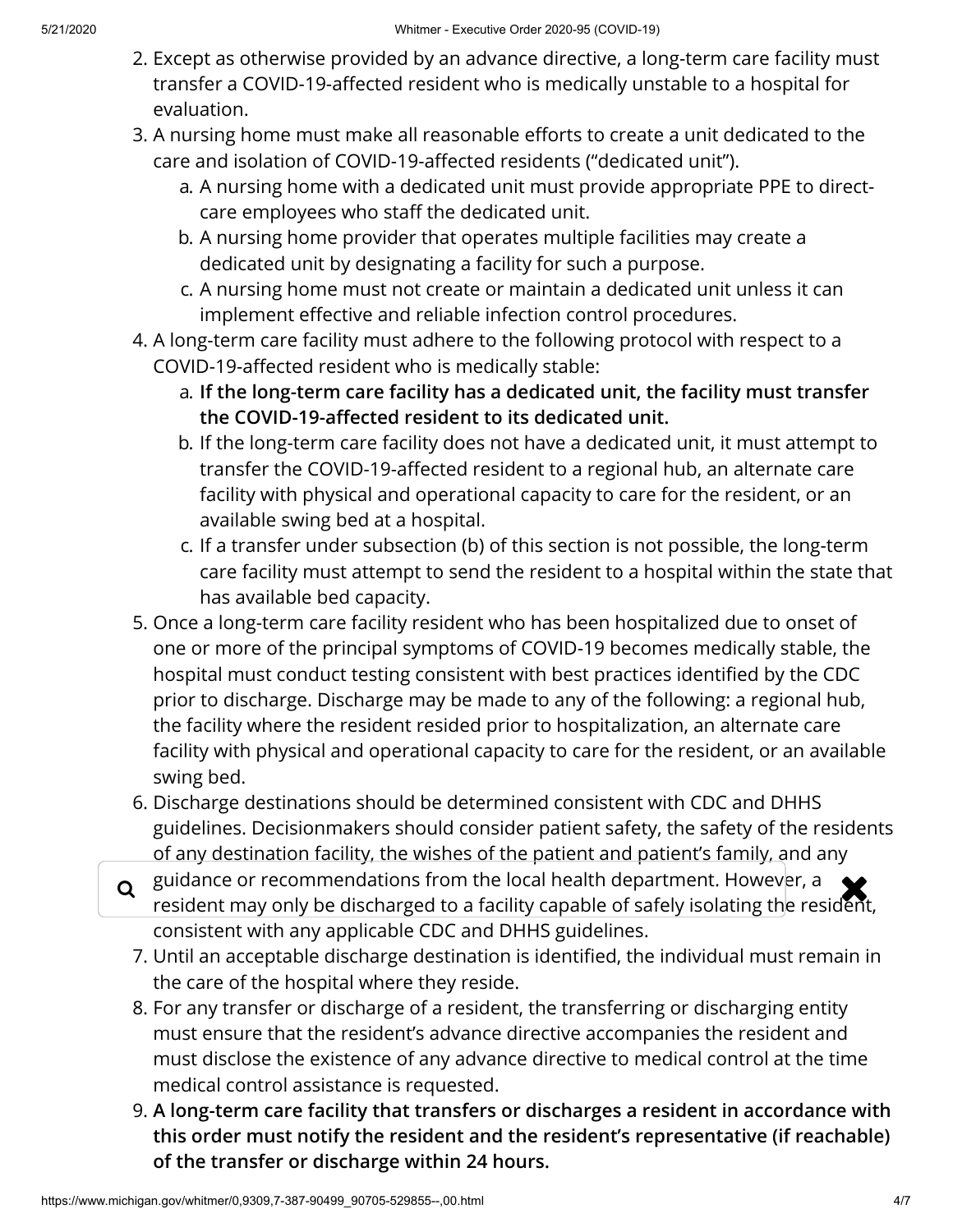- 10. The department of licensing and regulatory affairs is authorized to take action to assure proper level of care and services in connection with this order, consistent with section 21799b of the Public Health Code, MCL 333.21799b, and any other relevant provisions of law.
- 11. A transfer or discharge of a long-term care facility resident that is made in accordance with this order constitutes a transfer or discharge mandated by the physical safety of other facility residents and employees as documented in the clinical record, for purposes of section 21773(2)(b) of the Public Health Code, 1978 PA 368, as amended, MCL 333.21773(2)(b), and constitutes a transfer or discharge that is necessary to prevent the health and safety of individuals in the facility from being endangered, for purposes of 42 CFR 483.15(c)(1)(i)(C)-(D) and (c)(4)(ii)(A)-(B).
- 12. To the extent necessary to effectuate this terms of this order, strict compliance with any statute, rule, regulation, or policy pertaining to bed hold requirements or procedures, or to pre-transfer or pre-discharge requirements or procedures, is temporarily suspended. This includes, but is not limited to, strict compliance with the requirements and procedures under sections 20201(3)(e), 21776, 21777(1), and 21777(2) of the Public Health Code, MCL 333.20201(3)(e), MCL 333.21773(2), MCL 333.21776, MCL 333.21777(1), and MCL 333.21777(2), as well as Rules 325.1922(13)- (16), 400.1407(12), 400.2403(9), and 400.15302 of the Michigan Administrative Code.

## IV. Definitions and general provisions

- 1. For purposes of this order:
	- a. "Adult foster care facility" has the same meaning as provided by section 3(4) of the Adult Foster Care Facility Licensing Act, 1979 PA 218, as amended, MCL 400.703(4).
	- b. "Alternate care facility" means any facility activated by the state to provide relief for hospitals that surge past their capacity,
	- c. "Appropriate PPE" means the PPE that DHHS recommends in relevant guidance.
	- d. "Assisted living facility" means an unlicensed establishment that offers community-based residential care for at least three unrelated adults who are either over the age of 65 or need assistance with activities of daily living (ADLs), including personal, supportive, and intermittent health-related services available 24-hours a day.
- e. "COVID-19-affected resident" means a resident of a long-term care facility who<br>is COVID-19 positive, who is a person under investigation, or who displays one is COVID-19 positive, who is a person under investigation, or who displays  $\delta$ ne or more of the principal symptoms of COVID-19.
	- f. "Home for the aged" has the same meaning as provided by section 20106(3) of the Public Health Code, MCL 333.20106(3).
	- g. "Long-term care facility" means a nursing home, home for the aged, adult foster care facility, or assisted living facility.
	- h. "Medically unstable" means a change in mental status or a significant change or abnormality in blood pressure, heart rate, oxygenation status, or laboratory results that warrants emergent medical evaluation.
	- i. "Nursing home" has the same meaning as provided by section 20109(1) of the Public Health Code, MCL 333.20109(1).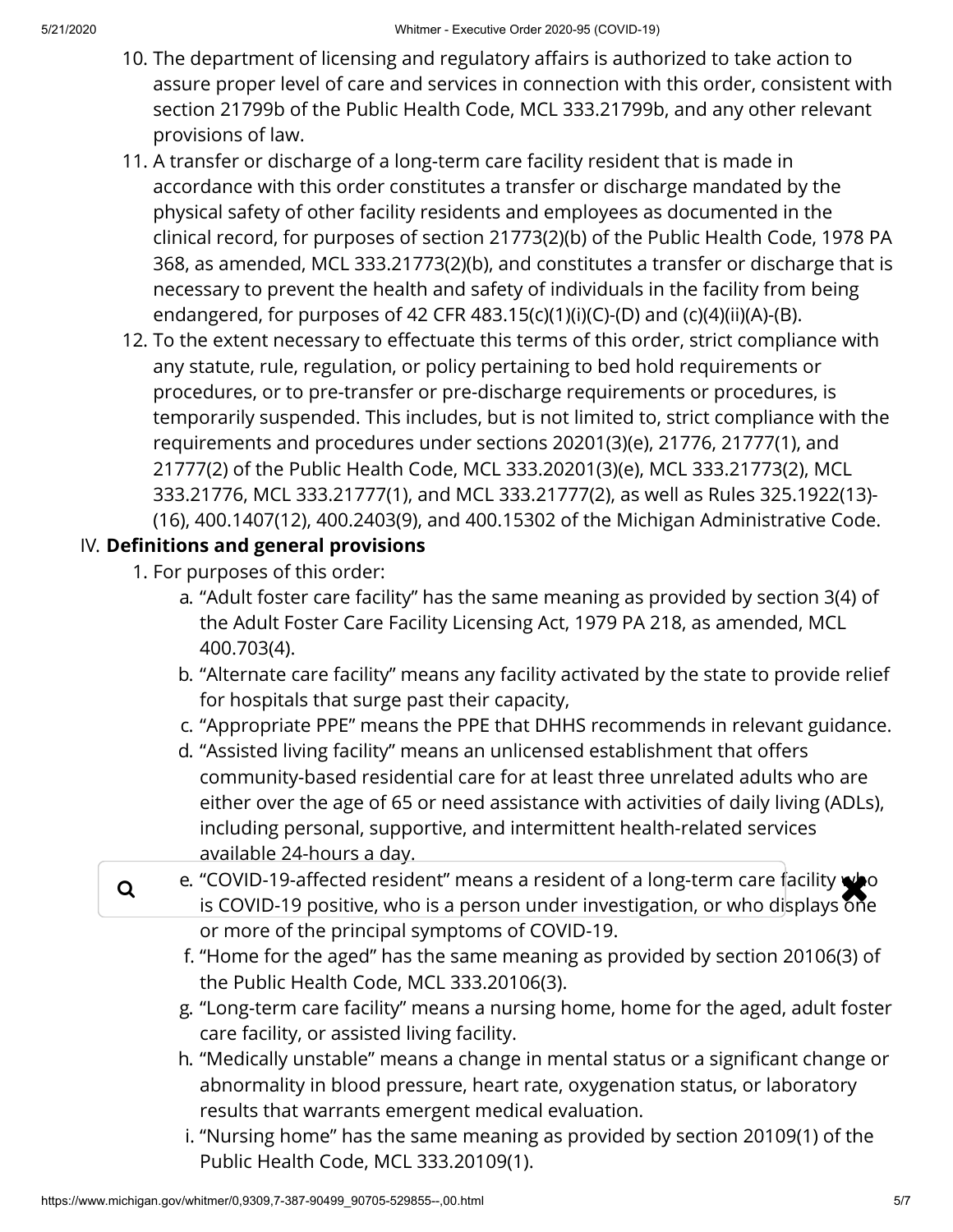- j. "Person under investigation" means a person who is currently under investigation for having the virus that causes COVID-19.
- k. "Principal symptoms of COVID-19" are fever, atypical cough, or atypical shortness of breath.
- l. "Regional hub" means a nursing home that is designated by DHHS as a dedicated facility to temporarily and exclusively care for and isolate COVID-19 affected residents. A regional hub must accept COVID-19-affected residents in accordance with relevant DHHS orders and guidance.
- m. "Swing bed" has the meaning provided by 42 CFR 413.114(b)
- 2. DHHS may issue orders and directives, and take any other actions pursuant to law, to implement this executive order.
- 3. This order is effective immediately and continues through June 17, 2020.
- 4. Executive Order 2020-84 is rescinded.
- 5. Consistent with MCL 10.33 and MCL 30.405(3), a willful violation of this order is a misdemeanor.

Given under my hand and the Great Seal of the State of Michigan.

GRETCHEN WHITMER **GOVERNOR** 

Date: May 20, 2020 Time: 9:29 pm

## **RELATED CONTENT**

**[Executive Order 2020-96 \(COVID-19\)](https://www.michigan.gov/whitmer/0,9309,7-387-90499_90705-529860--,00.html) [Executive Order 2020-97 \(COVID-19\)](https://www.michigan.gov/whitmer/0,9309,7-387-90499_90705-529864--,00.html)**

**[Executive Order 2020-93 \(COVID-19\)](https://www.michigan.gov/whitmer/0,9309,7-387-90499_90705-529730--,00.html)**

**[Executive Order 2020-94 - Declaration of State of Emergency](https://www.michigan.gov/whitmer/0,9309,7-387-90499_90705-529649--,00.html)<br>
Q<br>
Executive Order 2020 OF (COVID-10)** 

**[Executive Order 2020-85 \(COVID-19\)](https://www.michigan.gov/whitmer/0,9309,7-387-90499_90705-529459--,00.html)**

**[Executive Order 2020-88 \(COVID-19\)](https://www.michigan.gov/whitmer/0,9309,7-387-90499_90705-529456--,00.html)**

**[Executive Order 2020-92 \(COVID-19\) - Rescinded](https://www.michigan.gov/whitmer/0,9309,7-387-90499_90705-529476--,00.html)**

**[Executive Order 2020-91 \(COVID-19\) - Rescinded](https://www.michigan.gov/whitmer/0,9309,7-387-90499_90705-529474--,00.html)**

**[Executive Order 2020-86 \(COVID-19\)](https://www.michigan.gov/whitmer/0,9309,7-387-90499_90705-529458--,00.html)**

**[Executive Order 2020-87 \(COVID-19\)](https://www.michigan.gov/whitmer/0,9309,7-387-90499_90705-529457--,00.html)**

**[Executive Order 2020-89 \(COVID-19\)](https://www.michigan.gov/whitmer/0,9309,7-387-90499_90705-529455--,00.html)**